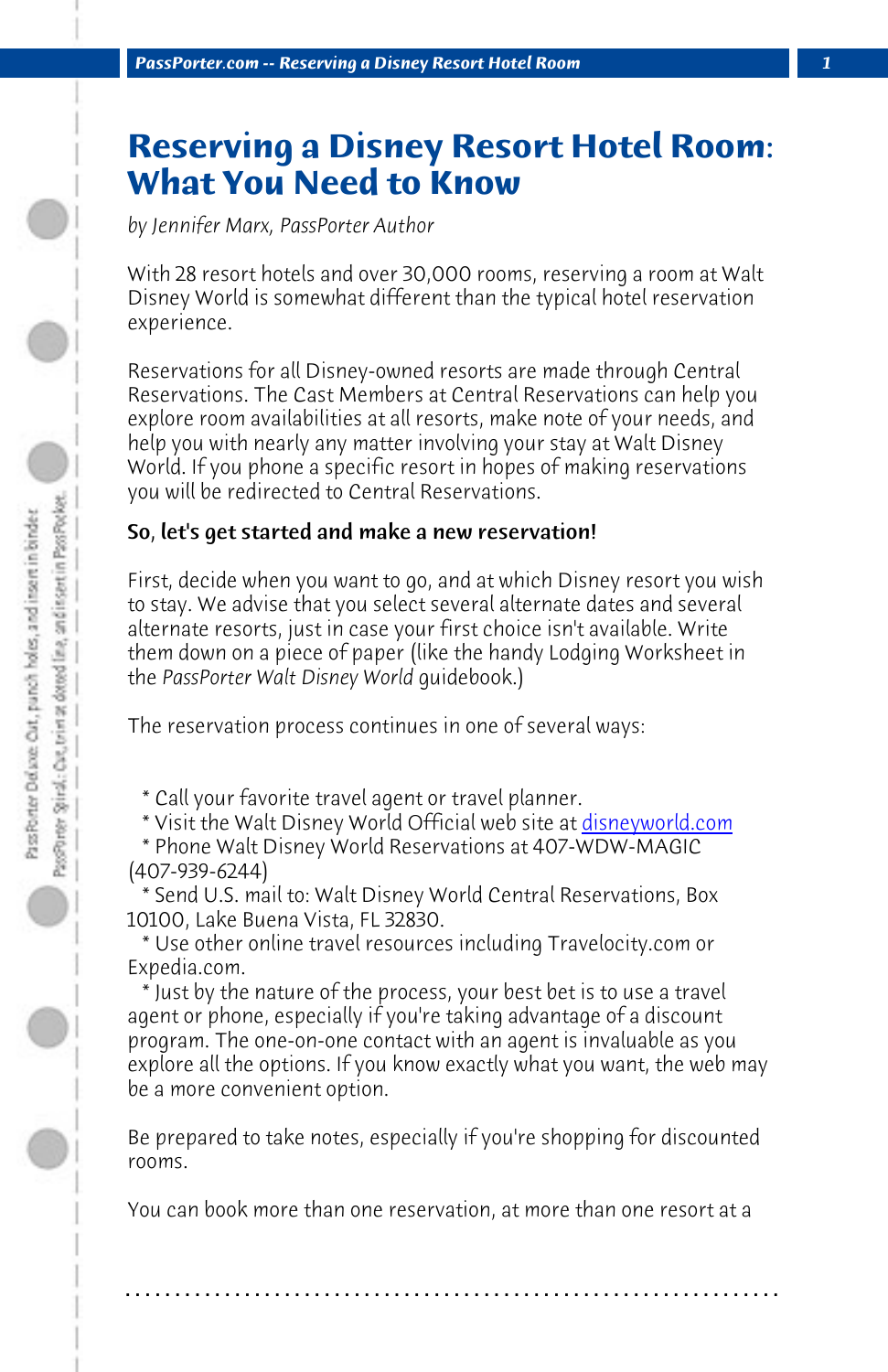time, which gives you an opportunity to present options to your traveling companions.

When you're finished, the agent will give you a reservation number, which you should use whenever you call about the reservation. Within a week you'll get an e-mail or written confirmation of your plans from Disney (written confirmation comes via U.S. mail).

For Room-Only Reservations: You generally have seven (7) days in which to pay a deposit on the reservation, equal to the cost of one night's stay. (Exceptions to this rule enter when your stay begins in less than 30 days.)

For Package Reservations: Packages require a deposit of \$200, due in seven (7) days, and full payment for your vacation is due 45 days in advance.

Both packages and room-only reservations made online will incur a \$100 charge for cancellations made between 6 and 45 days prior to your arrival, \$200 for cancellations made less than 6 days prior, and full price for cancellations 1 day or less. There's a \$50 charge for modifying package reservations within 46 days of your arrival.

## Now You See It, Now You Don't, Now You Do Again!

Room availabilities (whether at regular rates or discounted) are constantly changing. If the reservation of your dreams is available, book it immediately, even if you must confirm your decision later with your traveling companions' blessings. Room availabilities have a way of disappearing right from under your nose. Note Disney used to hold your reservation for three weeks without a deposit, but now requires a deposit at the time of booking if your stay begins in less than a month. If your stay is over a month away, you have two weeks to pay your deposit.

If your first preference is not available when you speak to Central Reservations, reserve an alternative or two, and try calling back at a later time or date. Cancelled and expired reservations are tossed back into the pool of available rooms all the time. Just keep trying!

## Room/Location Requests and Other Preferences

One aspect of an enjoyable resort stay is getting the right room, in the right location. Do you want a room on a particular floor, or near the pool? Do you want a king-sized bed or two queen beds? If Disney

**. . . . . . . . . . . . . . . . . . . . . . . . . . . . . . . . . . . . . . . . . . . . . . . . . . . . . . . . . . . . . . . . . .**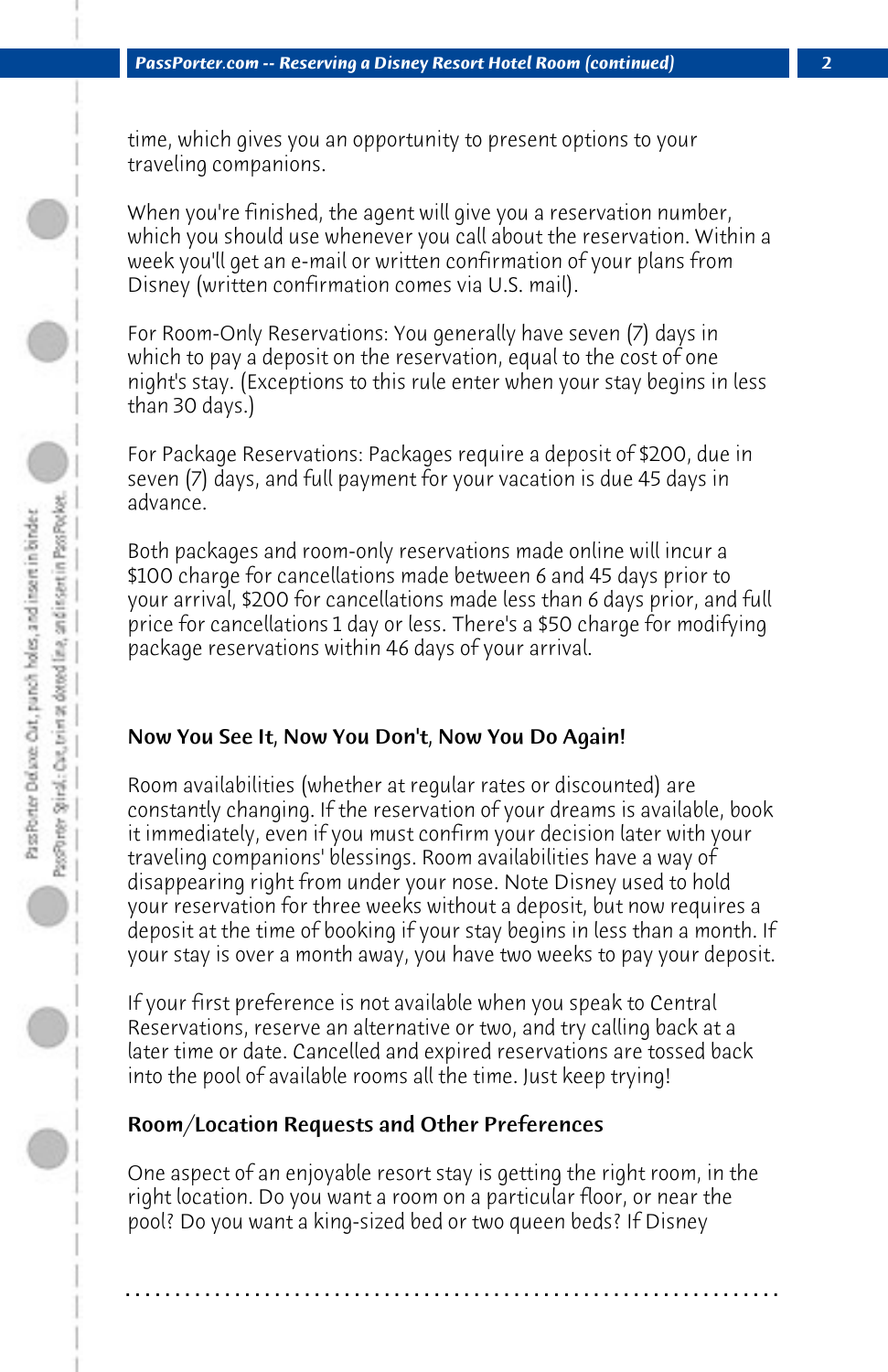doesn't charge a different rate for the privilege (as they often do for things like water views) you'll have to note your preferences with the reservation agent who takes your reservation, and hope your wish can be granted.

The reservation agent cannot promise you'll receive your request, and there is no guarantee that your request will influence your room location. Actual room assignments are made by the staff at each individual resort, and are not finalized until you check in at your resort. If you state no special requests or preferences, rooms are assigned on a first-come, first-served basis. If your request has been entered into the computer system Disney will do what it can to honor your request. Sometimes you get your heart's desire, other times you get a reasonable substitute, and sometimes... well, you can't win them all.

It helps to understand the dynamics of the system, and to be patient, understanding, and persistent with the Cast Members you deal with. They do want to please you, but sometimes it's just not possible.

Our basic technique for getting the room of our choice is pretty simple. It's not always successful, but we've done pretty well over the years.

When you make your resort reservation, be prepared. Write down all your preferences before you phone. Also make a note of any special discounts you want to inquire about (seasonal deals, Annual Pass, Florida Resident, etc.)

Carefully read those preferences to the reservation agent who takes your reservation, and ask him/her to read them back to you after they've been entered in the system.

Once you've received written confirmation of your reservations from Disney, call Disney (407-WDW-MAGIC) again, and be sure the preferences you stated are still in the computer system. Ask the reservation agent to read them back to you, and make changes or additions as required. If you didn't state your preferences when you first reserved your room, now is the time to do so.

Within about three days of your arrival at Walt Disney World, phone your resort's front desk. (Before then they don't have your reservations in the local computer--they're still in the hands of Central Reservations.) Explain your preferences again, and be sure they have them in their records. Just the fact that you've made this call increases your chances, since you've shown them just how important your preferences are to you.

**. . . . . . . . . . . . . . . . . . . . . . . . . . . . . . . . . . . . . . . . . . . . . . . . . . . . . . . . . . . . . . . . . .**